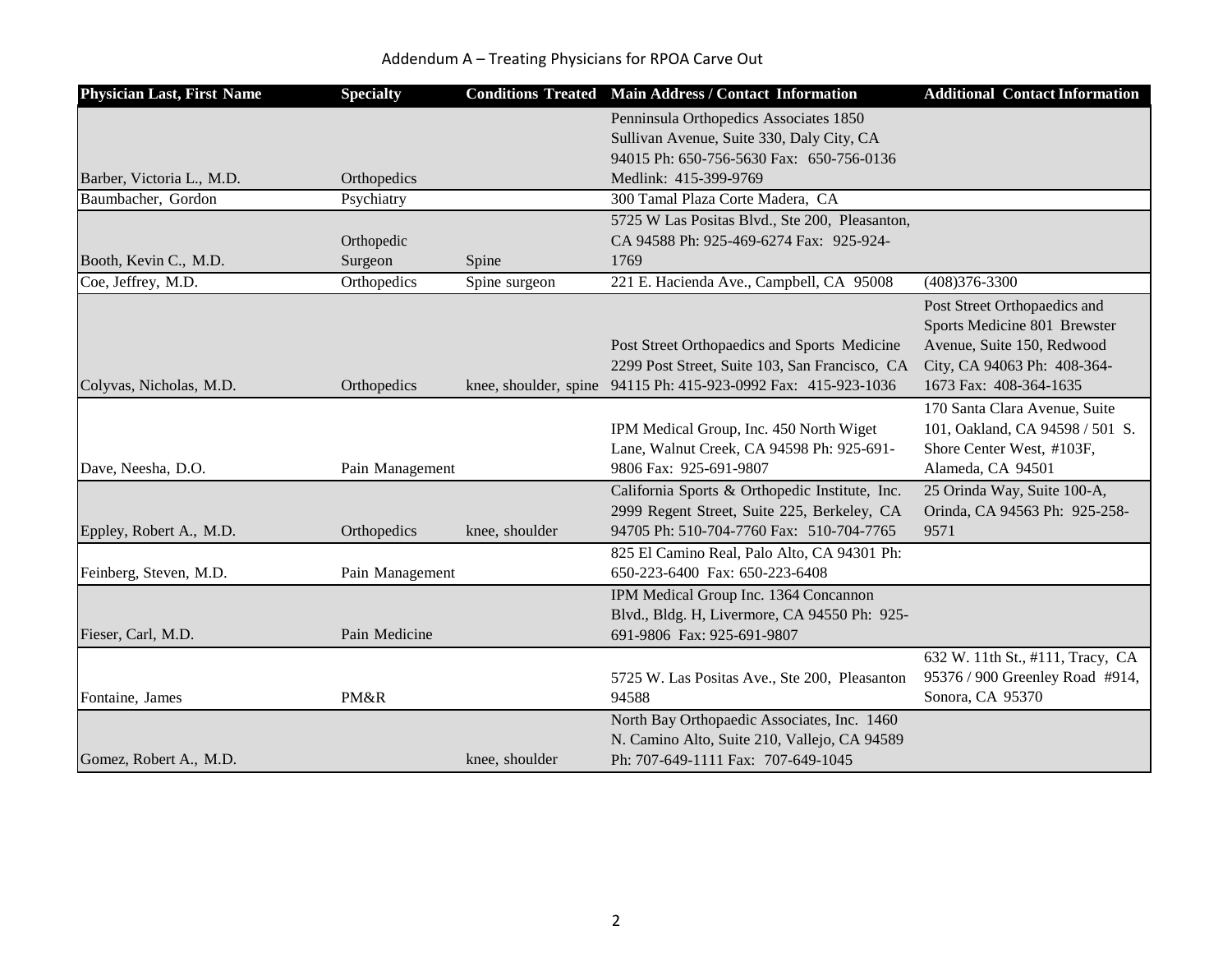Addendum A – Treating Physicians for RPOA Carve Out

| Gordon, Leonard, M.D.         | Orthopedics                     | Hand           | Post Street Orthopaedics and Sports Medicine<br>2299 Post Street, Suite 103, San Francisco, CA<br>94115 Ph: 415-923-0992 Fax: 415-923-1036 | Post Street Orthopaedics and<br>Sports Medicine 2 Fifer Ave.,<br>Suite 130, Corte Madera, CA<br>94925 Ph: 650-306-9490 Fax:<br>650-306-0250 |
|-------------------------------|---------------------------------|----------------|--------------------------------------------------------------------------------------------------------------------------------------------|---------------------------------------------------------------------------------------------------------------------------------------------|
|                               |                                 |                | 350 John Muir Parkway, Suite 225,                                                                                                          |                                                                                                                                             |
| Greer, James M., D.P.M.       | Orthopedics                     | feet           | Brentwood, CA 94513 Ph: 925-516-1551                                                                                                       |                                                                                                                                             |
| Harwood, Maury K., M.D.       | Sports Medicine,<br>Arthroscopy |                | 18181 Butterfield Blvd., Morgan Hill, CA<br>95037 Ph: 408-778-2663                                                                         |                                                                                                                                             |
| Hughes, Paul E., M.D.         | Orthopedics                     | hips           | 100 S. Ellsworth Ave., Suite #504, San Mateo,<br>CA 94401 Ph: 650-343-5633                                                                 |                                                                                                                                             |
| Jensen, Kirk L., M.D.         | Orthopedics                     | knee, shoulder | East Bay Shoulder Clinic and Sports<br>Rehabilitation 80 Grand Ave., Ste. 300,<br>Oakland, CA 94612 Ph: 510-238-1461                       |                                                                                                                                             |
| Johnson, Matthew, D.O.        | PM&R                            |                | IPM Medical Group, Inc. 450 North Wiget<br>Lane, Walnut Creek, CA 94598 Ph: 925-691-<br>9806 Fax: 925-691-9807                             | IPM Medical Group, Inc. 4053<br>Lone Tree Way, Suite 206,<br>Antioch, CA 94531 Ph: 925-691-<br>9806 Fax: 925-691-9807                       |
| Jones, Clement                | Orthopedic<br>Surgery           |                | 1700 California Street, Suite 420, San<br>Francisco, California 94109 (415) 563-6325 F<br>$(415) 563 - 3129$                               |                                                                                                                                             |
| Keins, Judith M.D.            | Psychiatry                      |                | 520 Tamalpais Dr., Ste. 1 Corte Madera, CA                                                                                                 |                                                                                                                                             |
| Knight, John M., M.D.         | Orthopedics                     | Hand           | Muir Orthopaedic Specialists 2405 Shadelands<br>Drive, Walnut Creek, CA 94598 Ph: 925-939-<br>Fax: 925-933-2912<br>8585                    |                                                                                                                                             |
| Kondrashov, Dimitriy G., M.D. | Orthopedics                     | Spine          | San Francisco Orthopaedic Surgeons 1 Shrader<br>Street, Suite 650, San Francisco, CA 94117 Ph: Street, Suite C, Redwood City,              | Remedy Medical Group 363 Main                                                                                                               |
| LaRoque, Elly S., M.D.        | Orthopedics                     | knee, shoulder | Post Street Orthopaedics and Sports Medicine<br>2299 Post Street, Suite 103, San Francisco, CA<br>94115 Ph: 415-923-0992 Fax: 415-923-1036 | 2 Fifer Ave., Suite 130, Corte<br>Madera, CA 94925 Ph: 650-306-<br>9490 Fax: 650-306-0250                                                   |
| Larsen, Robert M.D.           | Psychiatry                      |                | 1390 Market St. Ste. 301 San Francisco, CA                                                                                                 |                                                                                                                                             |
| Lerchin, Harvey M.D.          | Psychiatry                      |                | 1390 Market St. Ste. 301 San Francisco, CA                                                                                                 |                                                                                                                                             |
| Lin, Eduardo                  | Pain Medicine                   |                | 6155 Stoneridge Drive, Suite 101, Pleasanton,<br>California 94588 (925) 251-9451 F (925) 251-<br>0356                                      |                                                                                                                                             |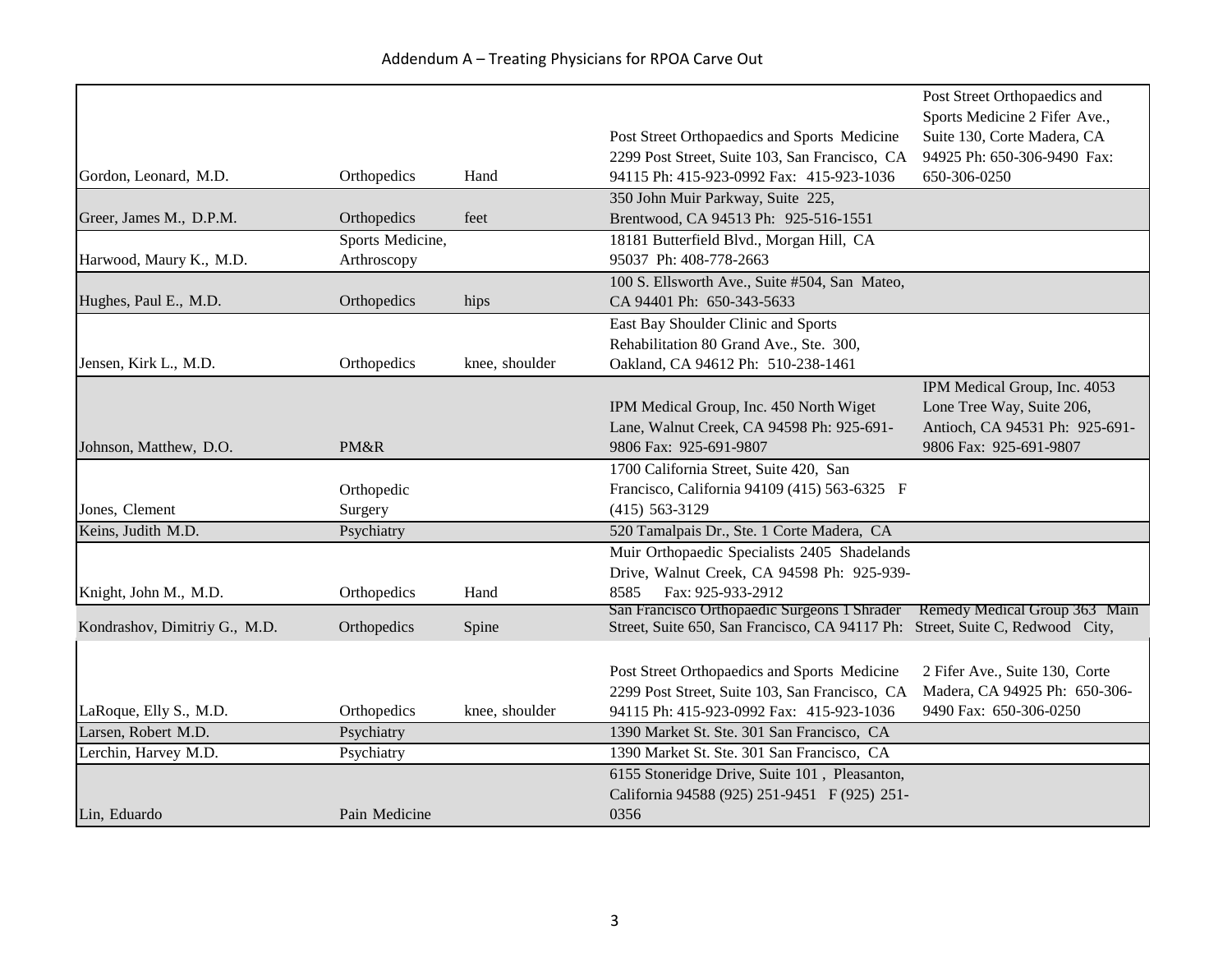|                            |                 |                      | Associates, 1720 El Camino Real, Suite 116,<br>Burlingame, CA 94010 Ph: 650-692-1475 Fax:                                          |                                                                                                                                                                                     |
|----------------------------|-----------------|----------------------|------------------------------------------------------------------------------------------------------------------------------------|-------------------------------------------------------------------------------------------------------------------------------------------------------------------------------------|
| Lo, Marvin, M.D.           | Orthopedics     | knee and shoulder    | 650-692-1643                                                                                                                       |                                                                                                                                                                                     |
| Lo, Timothy S., M.D.       | Neurologist     |                      | Pain & Rehabilitative Consultants Medical<br>Group 1335 Stanford Ave., Emeryville, CA<br>94608 Ph: 510-647-5101                    | 1 Daniel Burnham Court, Suite<br>388C, San Francisco, CA 94109/<br>3075 Citrus Circle, Ste. 200,<br>Walnut Creek, CA 94598/ 20990<br>Redwood Road, Castro Valley,<br>CA 94543       |
|                            |                 |                      | Sacramento Orthopedic Center 2801 K Street,                                                                                        |                                                                                                                                                                                     |
|                            | Orthopedic      |                      | Suite 230, Sacramento, CA 95816 Ph: 916-733-                                                                                       |                                                                                                                                                                                     |
| Mar, Timothy, M.D.         | Surgery         | knee, shoulder, hips | 5049                                                                                                                               |                                                                                                                                                                                     |
| Marino, Vincent C., D.P.M. | Podiatry        | foot, ankle          | 555 Front Street, San Francisco, CA 94111 Ph:<br>415-984-2700 Fax: 415-984-9920                                                    | 2801 K Street, Suite 410,<br>Sacramento, CA 95816 Ph: 916-<br>452-2005 Fax: 415-984-9920/<br>165 Rowland Way, Suite 206,<br>Novato, CA 94945 Ph: 415-898-<br>9818 Fax: 415-892-3475 |
|                            |                 |                      | Bay Area Pain and Wellness Center 15047 Los                                                                                        |                                                                                                                                                                                     |
|                            |                 |                      | Gatos Blvd., Ste. 200, Los Gatos, CA 95032                                                                                         |                                                                                                                                                                                     |
| Massey, John, M.D.         | Pain Management |                      | Ph: 408-364-6799                                                                                                                   |                                                                                                                                                                                     |
| McCormack, Bruce, M.D.     | Neurologist     | Spine                | Neurospine Institute Medical Group 2320<br>Sutter Street, Suite 202, San Francisco, CA<br>94115 Ph: 415-923-9222 Fax: 415-923-9255 |                                                                                                                                                                                     |
|                            |                 |                      | South Bay Pain & Rehab 902 Newhall Street,                                                                                         |                                                                                                                                                                                     |
| McCreesh, Patrick J., M.D. | PM&R            |                      | San Jose, CA 95126 Ph: 408-249-6760                                                                                                |                                                                                                                                                                                     |
| Michlitsch, Michael        | Orthopedics     | Sports Medicine      | 5201 Norris Canyon Rd #300, San Ramon, CA<br>94583 (925) 939-8585                                                                  |                                                                                                                                                                                     |
| Moorthy, Murali, M.D.      | Orthopedics     | foot, ankle          | Muir Orthopaedic Specialists 2405 Shadelands<br>Drive, Walnut Creek, CA 94598 Ph: 925-939-<br>8585 Fax: 925-933-2912               | 350 John Muir Parkway,<br>Brentwood, CA 94513/5201<br>Norris Canyon Road, #300, San<br>Ramon, CA 94583/                                                                             |
|                            |                 |                      | 1 Daniel Burnham Ct #388c, San Francisco,                                                                                          |                                                                                                                                                                                     |
| Naraghi, Fred              | Orthopedics     |                      | CA 94109 (415) 922-1500                                                                                                            |                                                                                                                                                                                     |
| Palmertree, Michael MFT    | Psychiatry      | <b>PTSD</b>          | 3527 Sacramento St., San Francisco, CA                                                                                             |                                                                                                                                                                                     |

## Addendum A – Treating Physicians for RPOA Carve Out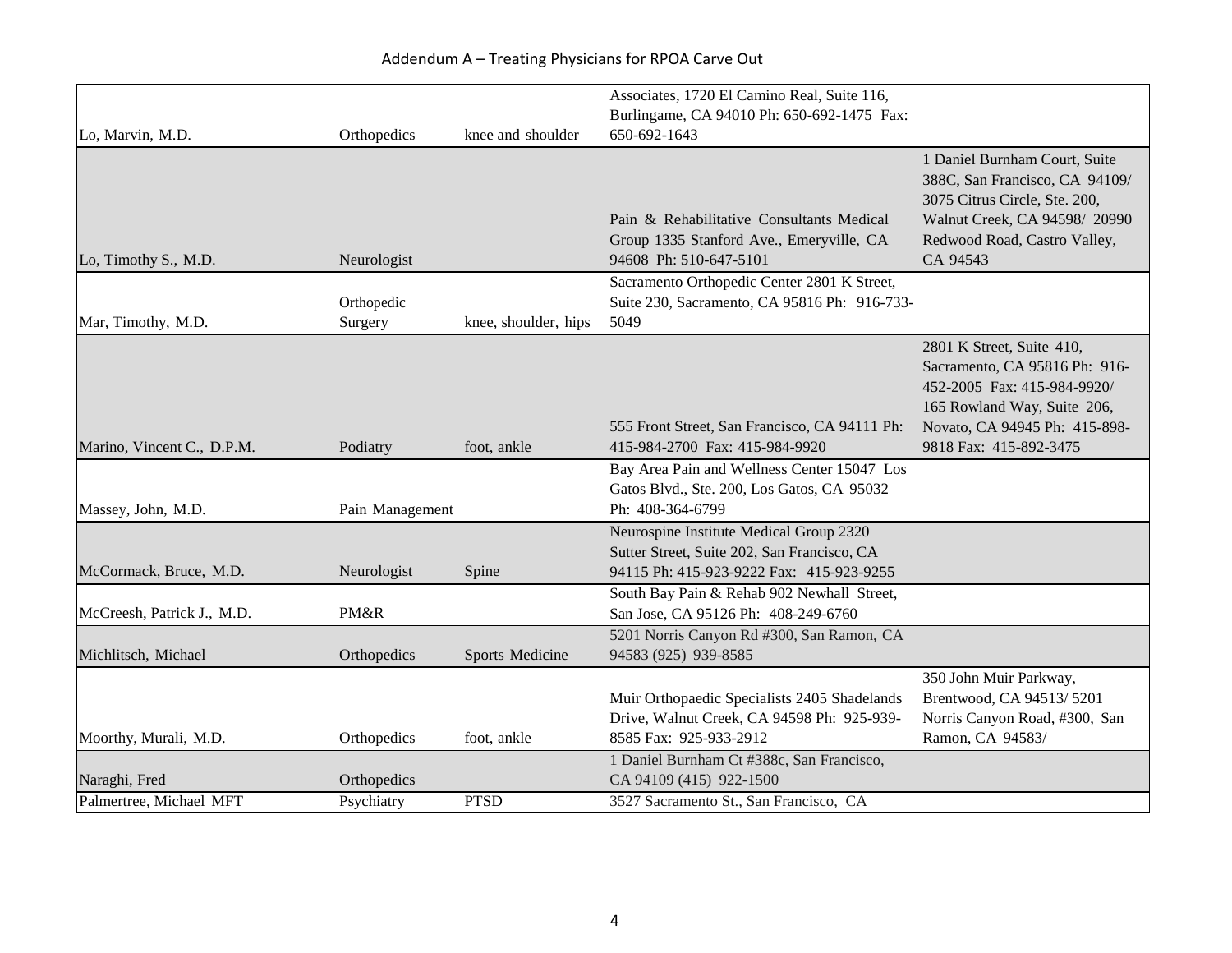|                             |                 |                     | Webster Orthopedics (Oakland) 80 Grand                                              |                                                                     |
|-----------------------------|-----------------|---------------------|-------------------------------------------------------------------------------------|---------------------------------------------------------------------|
|                             |                 |                     | Avenue, Suite 400, Oakland, CA 94612 Ph:                                            |                                                                     |
| Peatman, Thomas W., M.D.    | Orthopedics     | hip, knee, shoulder | 510-238-1200 Fax: 510-663-1543                                                      |                                                                     |
|                             |                 |                     | 1777 Hamilton Ave # 2040, San Jose, CA                                              |                                                                     |
| Perez, Robert, Ph.d         | Neuropsychology |                     | 95125 (408)266-5800                                                                 |                                                                     |
|                             |                 |                     | 1399 Ygnacio Valley Rd # 25, Walnut Creek,                                          |                                                                     |
| Picker, Robert I., M.D.     | PM&R            |                     | CA 94598                                                                            |                                                                     |
|                             |                 |                     |                                                                                     |                                                                     |
|                             |                 |                     | 24301 Southland Drive, Hayward, CA 94545                                            |                                                                     |
| Retodo, Alberto             | Pain Medicine   |                     | $(510) 781 - 0211$                                                                  |                                                                     |
|                             |                 |                     |                                                                                     |                                                                     |
|                             |                 |                     | 4820 Harwood Road, Suite 100, San Jose, CA                                          |                                                                     |
| Reynolds, Paul, M.D.        | PM&R            |                     | 95124 Ph: 408-264-7700 Fax: 408-264-7701                                            |                                                                     |
|                             |                 |                     | Northern California Spine Institute - 5725 Las                                      |                                                                     |
|                             |                 |                     | Positas, Ste 200, Pleasanton, CA 94588 (925)                                        |                                                                     |
| Rhee, James, M.D.           | Orthopedics     | Spine               | 469-6274                                                                            |                                                                     |
|                             |                 |                     |                                                                                     |                                                                     |
|                             |                 |                     |                                                                                     | 120 Broadway, Second Floor,                                         |
|                             |                 |                     |                                                                                     | Suite 23, Richmond, CA 94804/                                       |
|                             |                 |                     |                                                                                     | 141 Lynch Creek Way, Suite B,                                       |
|                             |                 |                     |                                                                                     | Petaluma, CA 94954/25 Cadillac                                      |
|                             |                 |                     | 1700 California Street, Ste 420, San Francisco,                                     | Drive, #120, Sacramento, CA                                         |
|                             |                 |                     | CA 94109 Ph: 415-381-3133 Fax: 415-381-                                             | 95825/3798 Janes Road, Suite 9,                                     |
| Rutchik, Jonathan S., M.D.  | Neurology       |                     | 3131                                                                                | Arcata, CA 95521                                                    |
| Sah, Alexander, M.D.        | Orthopedics     | Joint replacement   | 2000 Mowry Ave, Fremont, CA 94538                                                   |                                                                     |
|                             |                 |                     | 4000 Dublin Blvd., Suite 100, Dublin, CA                                            |                                                                     |
| Salyapongse, Aaron K., M.D. | Orthopedics     | knee, hip           | 94568 Ph: 925-556-7320                                                              |                                                                     |
|                             |                 |                     |                                                                                     | 1970 Lake Blvd., Ste. 1, Davis,                                     |
| Shin, Carl H., M.D.         | Pain Medicine   |                     | 1817 Professional Drive, Sacramento, CA<br>95825 Ph: 916-977-0741 Fax: 916-977-0547 | CA 95616 Ph: 916-977-0741 Fax:<br>916-977-0547                      |
|                             |                 |                     |                                                                                     |                                                                     |
|                             |                 |                     | 1199 Bush Street, #200, San Francisco, CA                                           | 1850 Sullivan Ave., Suite 200c,<br>Daly City, CA 94015 Ph: 650-985- |
| Slosar, Paul, M.D.          | Orthopedics     | Spine               | 94109 Ph: 415-353-6661 Fax: 415-353-6266                                            | 7500 Fax: 650-985-7585                                              |
|                             |                 |                     |                                                                                     |                                                                     |

## Addendum A – Treating Physicians for RPOA Carve Out